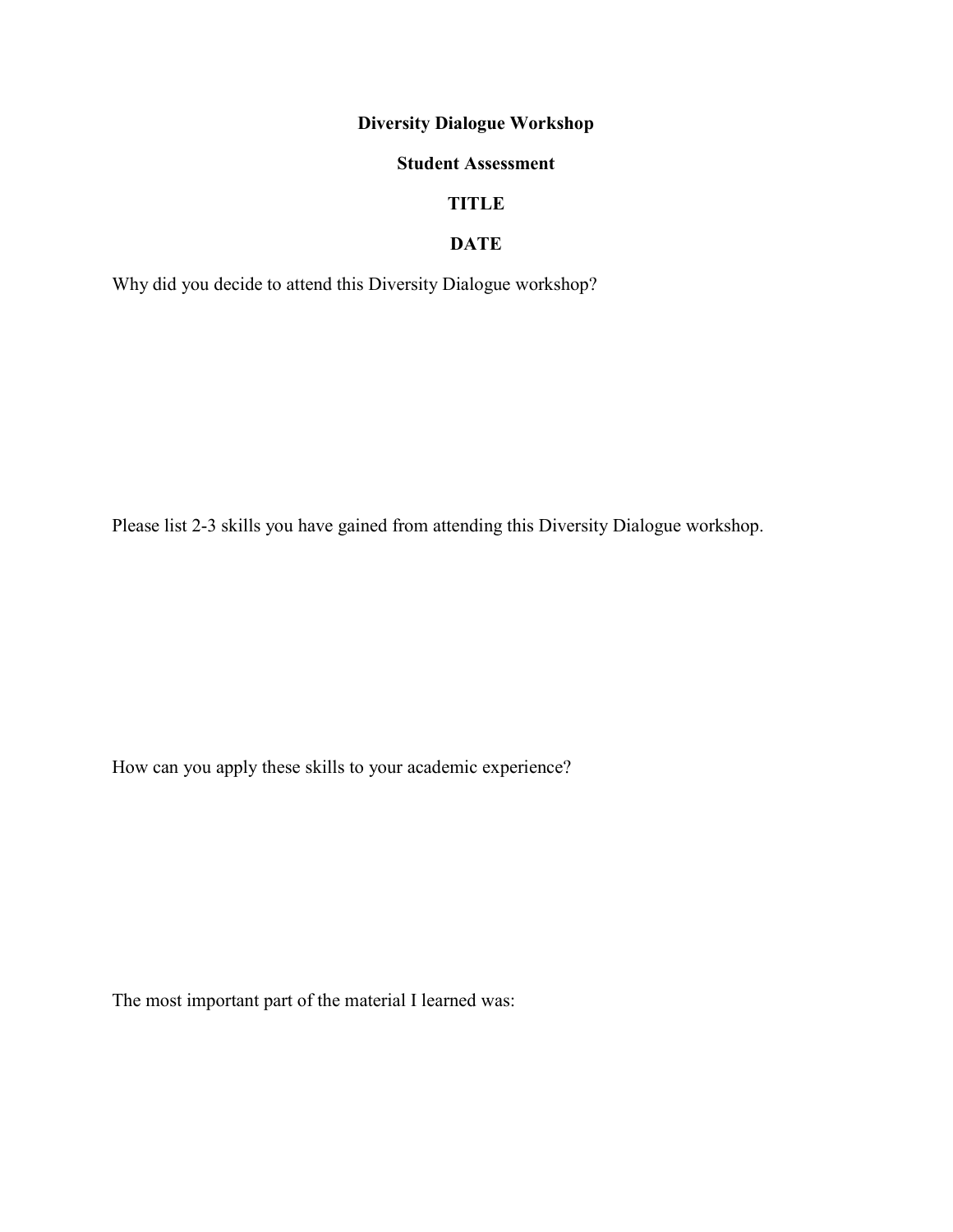Please read each statement and mark whether you agree or disagree with the statement. Please check only one.

#### After participating in the Diversity Dialogue Workshop at Cuyamaca College, I have:

### 1. Gained a deeper understanding of other cultures' backgrounds, current issues, and the identity development theory

 Strongly Agree Agree Neither Agree or Disagree Disagree Strongly Disagree

#### 2. Developed greater appreciation of cultural similarities and differences

 Strongly Agree Agree Neither Agree or Disagree Disagree Strongly Disagree

#### 3. Learned how to interact with people of diverse backgrounds

 Strongly Agree Agree Neither Agree or Disagree Disagree Strongly Disagree

#### 4. Become more aware of and knowledgeable about common barriers to cultural competence

 Strongly Agree Agree Neither Agree or Disagree Disagree Strongly Disagree

## 5. Understanding of the importance of relationship building in promoting diversity

 Strongly Agree Agree Neither Agree or Disagree Disagree Strongly Disagree